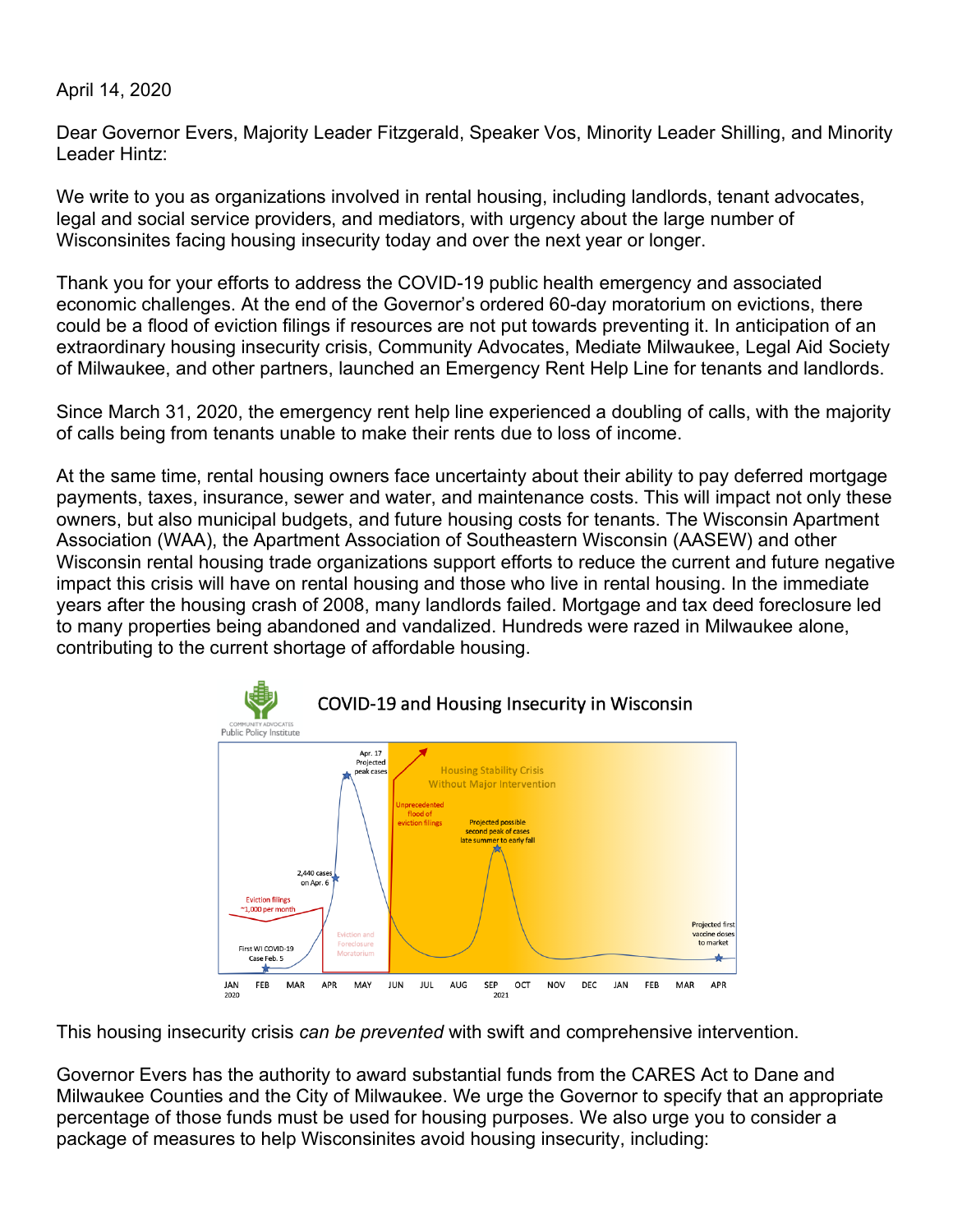### **1) Temporary Rent Assistance**

Increased funding for temporary rental assistance would help people through this financial challenge. Unfortunately, many tenants do not fit into traditional HUD income eligibility criteria for rent assistance. Increased flexible funds for rent assistance without stringent income stipulations would allow tenant advocates to provide this pool of tenants with the help they need, allowing them to get back on their feet so they do not become at risk of eviction and homelessness once the moratorium is lifted. Providing rental assistance at this critical time reduces the risk of displacement due to evictions and/or increased cost and reduced housing choices due to foreclosure and abandonment as we saw in the 2008 housing crisis.

### **2) Mediation and Legal Services**

Grants to non-profit mediators and non-profit legal services providers would help low-income tenants and landlords avoid an eviction. With the availability of several new sources of increased financial assistance, some tenants will be able to make payments but may not be able to fulfill the terms of their lease, therefore a mediation may be helpful. Additionally, increasing mediations would reduce the burden on court systems and lessen the impact of a possible judgment of eviction in a court-filed case.

#### **3) Housing Navigation Services**

Increased funding for Housing Navigators would help assist those in need find and access affordable, quality, and stable housing. In some instances, the mediated option is an agreement between a tenant and landlord on a move out plan. Additionally, individuals experiencing homelessness often have barriers to securing rental housing. Housing navigators work with individuals in both situations to provide housing searches, application assistance, secure rent and security deposit subsidies, complete Section 8 paperwork, etc., to secure appropriate, affordable, quality and stable rental housing and facilitate timely move outs.

#### **4) Financial Assistance to Landlords**

The landlord associations are proposing a program of assistance to rental property owners adversely affected by rent losses due to the pandemic and current substantial shutdown of the economy. Such assistance should be in the form of a voucher or other direct payment to the landlord. Landlords and tenants will benefit if landlords have the financial ability to continue providing services to tenants.

# **5) Significantly Boosting the State Homestead Credit**

Wisconsin's Homestead Credit is a state tax credit for low-income renters and homeowners with incomes lower than approximately \$25,000 per year, and in 2018 it offered a maximum credit of \$1,168. We request that the credit be expanded to households with incomes lower than \$40,000 per year, the maximum credit be increased to \$1,500 per year, the increase be retroactive to the 2019 tax filing year so that the benefit will be credited this year to tax filers, and that it be indexed to inflation in future years.

# **6) Funding for various housing responses, including:**

Tenants, homeowners, landlords, emergency shelters, and all housing providers are struggling with financial questions during this unprecedented time. The State of Wisconsin should provide housing stabilization funding with newly available federal dollars (FEMA, CARES Act, HUD, etc.) and a significant investment of state general purpose revenue (GPR). These efforts should include funding for:

1) Grants to community organizations to screen and then assist individuals experiencing housing insecurity;